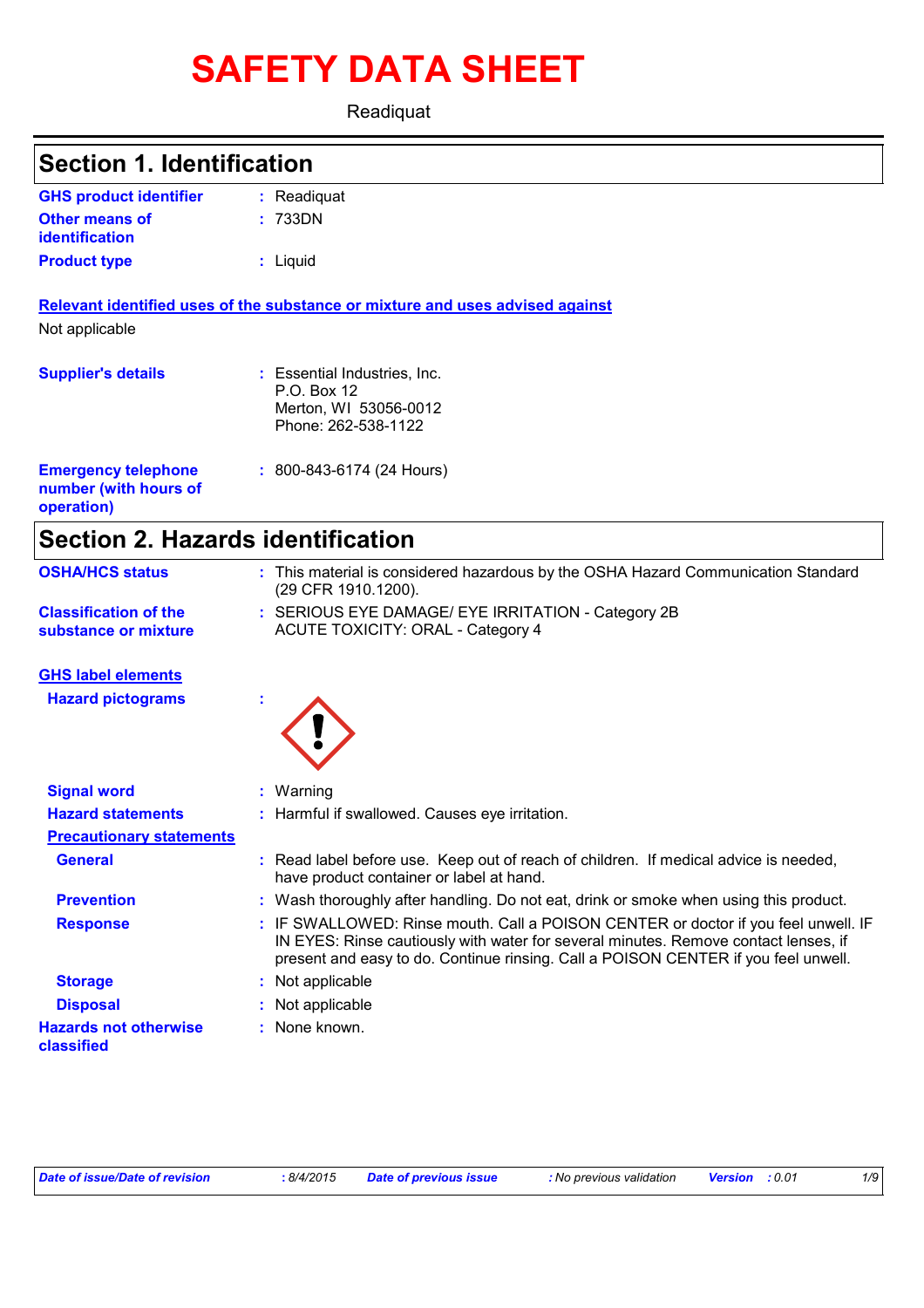## **Section 3. Composition/information on ingredients**

#### **Other means of identification Substance/mixture**

**:** Mixture

**:** Not available

#### **CAS number/other identifiers**

| <b>CAS number</b>   | : Not applicable |
|---------------------|------------------|
| <b>Product code</b> | : 733DN          |

Any concentration shown as a range is to protect confidentiality or is due to batch variation.

**There are no ingredients present which, within the current knowledge of the supplier and in the concentrations applicable, are classified as hazardous to health or the environment and hence require reporting in this section. Occupational exposure limits, if available, are listed in Section 8.**

### **Section 4. First aid measures**

#### **Description of necessary first aid measures**

| <b>Eye contact</b>  | : Immediately flush eyes with plenty of water, occasionally lifting the upper and lower<br>eyelids. Check for and remove any contact lenses. Get medical attention if irritation<br>occurs.                                                                                                                                                            |
|---------------------|--------------------------------------------------------------------------------------------------------------------------------------------------------------------------------------------------------------------------------------------------------------------------------------------------------------------------------------------------------|
| <b>Inhalation</b>   | : Remove victim to fresh air and keep at rest in a position comfortable for breathing. Get<br>medical attention if symptoms occur.                                                                                                                                                                                                                     |
| <b>Skin contact</b> | : Flush contaminated skin with plenty of water. Remove contaminated clothing and<br>shoes. Get medical attention if symptoms occur.                                                                                                                                                                                                                    |
| <b>Ingestion</b>    | : Wash out mouth with water. Remove victim to fresh air and keep at rest in a position<br>comfortable for breathing. If material has been swallowed and the exposed person is<br>conscious, give small quantities of water to drink. Do not induce vomiting unless<br>directed to do so by medical personnel. Get medical attention if symptoms occur. |

#### **Most important symptoms/effects, acute and delayed**

| <b>Potential acute health effects</b> |                                                                                                                              |
|---------------------------------------|------------------------------------------------------------------------------------------------------------------------------|
| <b>Eye contact</b>                    | : Causes eye irritation.                                                                                                     |
| <b>Inhalation</b>                     | : Mists and vapors may be mildly irritaing to the throat and respiratory tract.                                              |
| <b>Skin contact</b>                   | : No known significant effects or critical hazards.                                                                          |
| <b>Ingestion</b>                      | : Ingestion may cause nausea, diarrhea and vomiting.                                                                         |
| <b>Over-exposure signs/symptoms</b>   |                                                                                                                              |
| <b>Eye contact</b>                    | : Adverse symptoms may include the following:<br>irritation<br>watering redness                                              |
| <b>Inhalation</b>                     | : Adverse symptoms may include the following:<br>Irritation                                                                  |
| <b>Skin contact</b>                   | : No specific data.                                                                                                          |
| <b>Ingestion</b>                      | Adverse symptoms may include the following:<br>nausea or vomiting                                                            |
|                                       | Indication of immediate medical attention and special treatment needed, if necessary                                         |
| <b>Notes to physician</b>             | Treat symptomatically. Contact poison treatment specialist immediately if large<br>quantities have been ingested or inhaled. |
| <b>Specific treatments</b>            | : No specific treatment.                                                                                                     |
| <b>Protection of first-aiders</b>     | : No action shall be taken involving any personal risk or without suitable training.                                         |

| Date of issue/Date of revision | 8/4/2015 | Date of previous issue | : No previous validation | <b>Version</b> : 0.01 | 2/9 |
|--------------------------------|----------|------------------------|--------------------------|-----------------------|-----|
|                                |          |                        |                          |                       |     |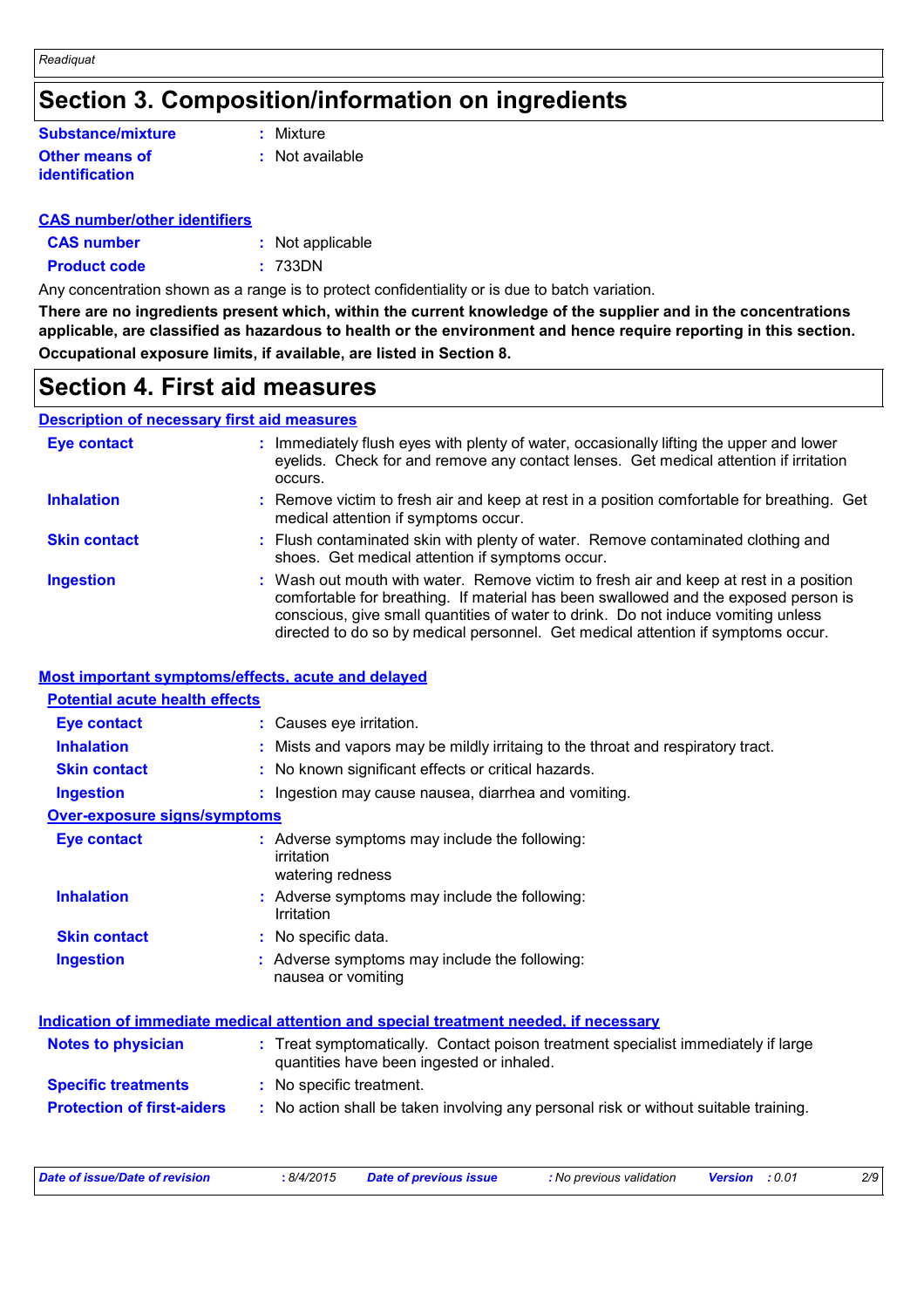## **Section 4. First aid measures**

**See toxicological information (section 8)**

### **Section 5. Fire-fighting measures**

| <b>Extinguishing media</b>                               |                                                                                                                                                                                                     |
|----------------------------------------------------------|-----------------------------------------------------------------------------------------------------------------------------------------------------------------------------------------------------|
| <b>Suitable extinguishing</b><br>media                   | : Use an extinguishing agent suitable for the surrounding fire.                                                                                                                                     |
| <b>Unsuitable extinguishing</b><br>media                 | : None known.                                                                                                                                                                                       |
| <b>Specific hazards arising</b><br>from the chemical     | : In a fire or if heated, a pressure increase will occur and the container may burst.                                                                                                               |
| <b>Hazardous thermal</b><br>decomposition products       | : No specific data.                                                                                                                                                                                 |
| <b>Special protective actions</b><br>for fire-fighters   | : Promptly isolate the scene by removing all persons from the vicinity of the incident if<br>there is a fire. No action shall be taken involving any personal risk or without suitable<br>training. |
| <b>Special protective</b><br>equipment for fire-fighters | : Fire-fighters should wear appropriate protective equipment and self-contained breathing<br>apparatus (SCBA) with a full face-piece operated in positive pressure mode.                            |

## **Section 6. Accidental release measures**

|                                                              | <b>Personal precautions, protective equipment and emergency procedures</b>                                                                                                                                                                                                                                                                                                                                                                                                                                                                                                                 |  |  |
|--------------------------------------------------------------|--------------------------------------------------------------------------------------------------------------------------------------------------------------------------------------------------------------------------------------------------------------------------------------------------------------------------------------------------------------------------------------------------------------------------------------------------------------------------------------------------------------------------------------------------------------------------------------------|--|--|
| For non-emergency<br>personnel                               | : No action shall be taken involving any personal risk or without suitable training.<br>Evacuate surrounding areas. Keep unnecessary and unprotected personnel from<br>entering. Do not touch or walk through spilled material. Put on appropriate personal<br>protective equipment.                                                                                                                                                                                                                                                                                                       |  |  |
|                                                              | For emergency responders : If specialised clothing is required to deal with the spillage, take note of any information<br>in Section 8 on suitable and unsuitable materials. See also the information in "For non-<br>emergency personnel".                                                                                                                                                                                                                                                                                                                                                |  |  |
| <b>Environmental precautions</b>                             | : Avoid dispersal of spilled material and runoff and contact with soil, waterways, drains<br>and sewers. Inform the relevant authorities if the product has caused environmental<br>pollution (sewers, waterways, soil or air).                                                                                                                                                                                                                                                                                                                                                            |  |  |
| <b>Methods and materials for containment and cleaning up</b> |                                                                                                                                                                                                                                                                                                                                                                                                                                                                                                                                                                                            |  |  |
| <b>Small spill</b>                                           | : Stop leak if without risk. Move containers from spill area. Dilute with water and mop up<br>if water-soluble. Alternatively, or if water-insoluble, absorb with an inert dry material and<br>place in an appropriate waste disposal container. Dispose of via a licensed waste<br>disposal contractor.                                                                                                                                                                                                                                                                                   |  |  |
| <b>Large spill</b>                                           | : Stop leak if without risk. Move containers from spill area. Prevent entry into sewers,<br>water courses, basements or confined areas. Wash spillages into an effluent treatment<br>plant or proceed as follows. Contain and collect spillage with non-combustible,<br>absorbent material e.g. sand, earth, vermiculite or diatomaceous earth and place in<br>container for disposal according to local regulations (see Section 13). Dispose of via a<br>licensed waste disposal contractor. Note: see Section 1 for emergency contact<br>information and Section 13 for waste disposal. |  |  |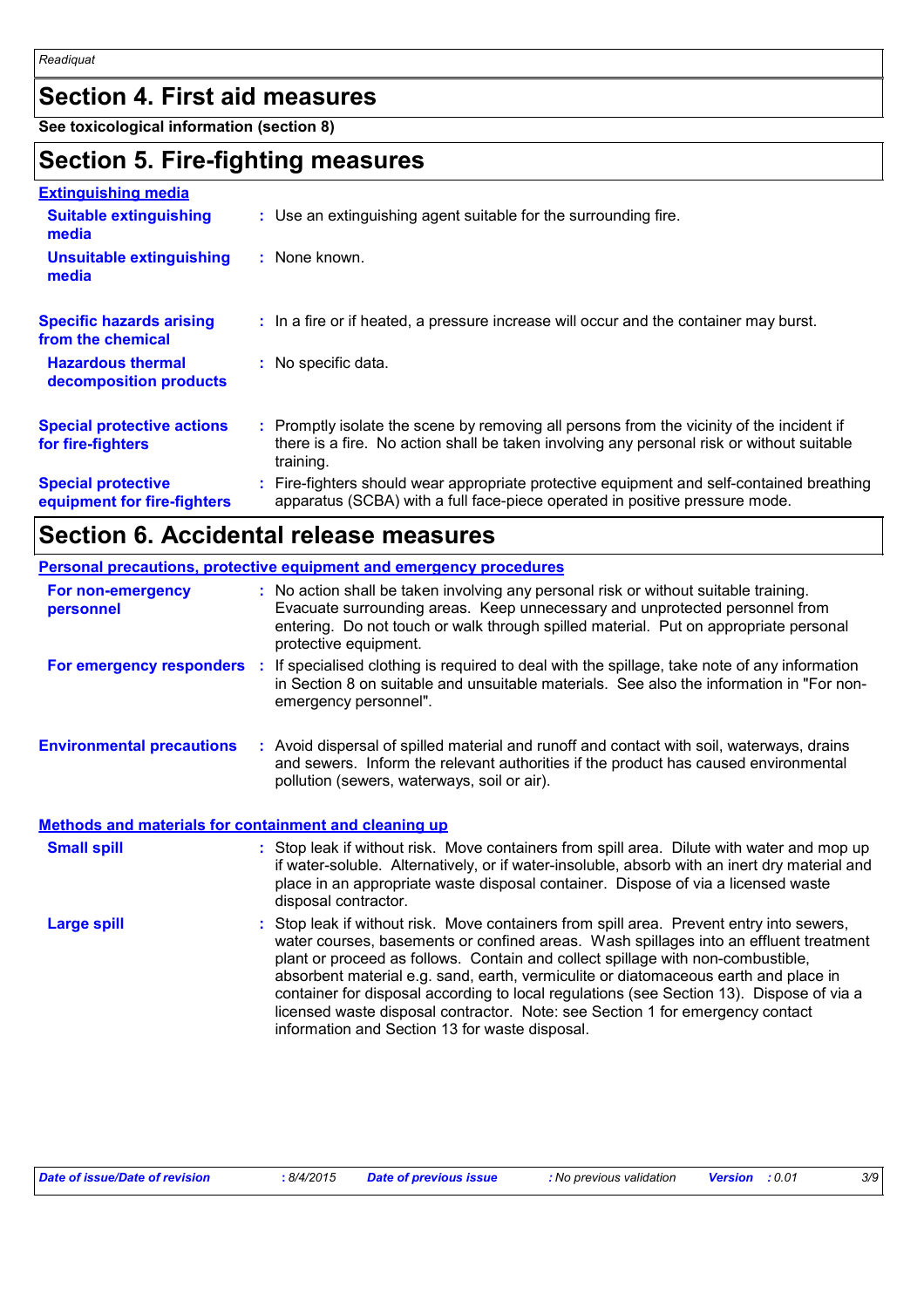## **Section 7. Handling and storage**

| <b>Precautions for safe handling</b>                                             |                                                                                                                                                                                                                                                                                                                                                                                                                                                                                              |
|----------------------------------------------------------------------------------|----------------------------------------------------------------------------------------------------------------------------------------------------------------------------------------------------------------------------------------------------------------------------------------------------------------------------------------------------------------------------------------------------------------------------------------------------------------------------------------------|
| <b>Protective measures</b>                                                       | : Put on appropriate personal protective equipment (see Section 8).                                                                                                                                                                                                                                                                                                                                                                                                                          |
| <b>Advice on general</b><br>occupational hygiene                                 | : Eating, drinking and smoking should be prohibited in areas where this material is<br>handled, stored and processed. Workers should wash hands and face before eating,<br>drinking and smoking. Remove contaminated clothing and protective equipment before<br>entering eating areas. See also Section 8 for additional information on hygiene<br>measures.                                                                                                                                |
| <b>Conditions for safe storage,</b><br>including any<br><b>incompatibilities</b> | : Store in accordance with local regulations. Store in original container protected from<br>direct sunlight in a dry, cool and well-ventilated area, away from incompatible materials<br>and food and drink. Keep container tightly closed and sealed until ready for use.<br>Containers that have been opened must be carefully resealed and kept upright to<br>prevent leakage. Do not store in unlabeled containers. Use appropriate containment to<br>avoid environmental contamination. |

## **Section 8. Exposure controls/personal protection**

#### **Control parameters Occupational exposure limits**

None.

| <b>Appropriate engineering</b>                   | : Good general ventilation should be sufficient to control worker exposure to airborne                                                                                                                                                                                                                                          |
|--------------------------------------------------|---------------------------------------------------------------------------------------------------------------------------------------------------------------------------------------------------------------------------------------------------------------------------------------------------------------------------------|
| <b>controls</b>                                  | contaminants.                                                                                                                                                                                                                                                                                                                   |
| <b>Environmental exposure</b><br><b>controls</b> | : Emissions from ventilation or work process equipment should be checked to ensure<br>they comply with the requirements of environmental protection legislation. In some<br>cases, fume scrubbers, filters or engineering modifications to the process equipment<br>will be necessary to reduce emissions to acceptable levels. |

#### **Individual protection measures**

| <b>Hygiene measures</b>               | : Wash hands, forearms and face thoroughly after handling chemical products, before<br>eating, smoking and using the lavatory and at the end of the working period.<br>Appropriate techniques should be used to remove potentially contaminated clothing.<br>Wash contaminated clothing before reusing. Ensure that eyewash stations and safety<br>showers are close to the workstation location. |
|---------------------------------------|---------------------------------------------------------------------------------------------------------------------------------------------------------------------------------------------------------------------------------------------------------------------------------------------------------------------------------------------------------------------------------------------------|
| <b>Eye/face protection</b>            | : Safety eyewear complying with an approved standard should be used when a risk<br>assessment indicates this is necessary to avoid exposure to liquid splashes, mists,<br>gases or dusts. If contact is possible, the following protection should be worn, unless<br>the assessment indicates a higher degree of protection: safety glasses with side-<br>shields.                                |
| <b>Skin protection</b>                |                                                                                                                                                                                                                                                                                                                                                                                                   |
| <b>Hand protection</b>                | : Chemical-resistant, impervious gloves complying with an approved standard should be<br>worn at all times when handling chemical products if a risk assessment indicates this is<br>necessary.                                                                                                                                                                                                   |
| <b>Body protection</b>                | : Personal protective equipment for the body should be selected based on the task being<br>performed and the risks involved and should be approved by a specialist before<br>handling this product.                                                                                                                                                                                               |
| <b>Other skin protection</b>          | : Appropriate footwear and any additional skin protection measures should be selected<br>based on the task being performed and the risks involved and should be approved by a<br>specialist before handling this product.                                                                                                                                                                         |
| <b>Respiratory protection</b>         | : Use a properly fitted, air-purifying or air-fed respirator complying with an approved<br>standard if a risk assessment indicates this is necessary. Respirator selection must be<br>based on known or anticipated exposure levels, the hazards of the product and the safe<br>working limits of the selected respirator.                                                                        |
| <b>Date of issue/Date of revision</b> | : 8/4/2015<br>: No previous validation<br><b>Date of previous issue</b><br>Version : 0.01<br>4/9                                                                                                                                                                                                                                                                                                  |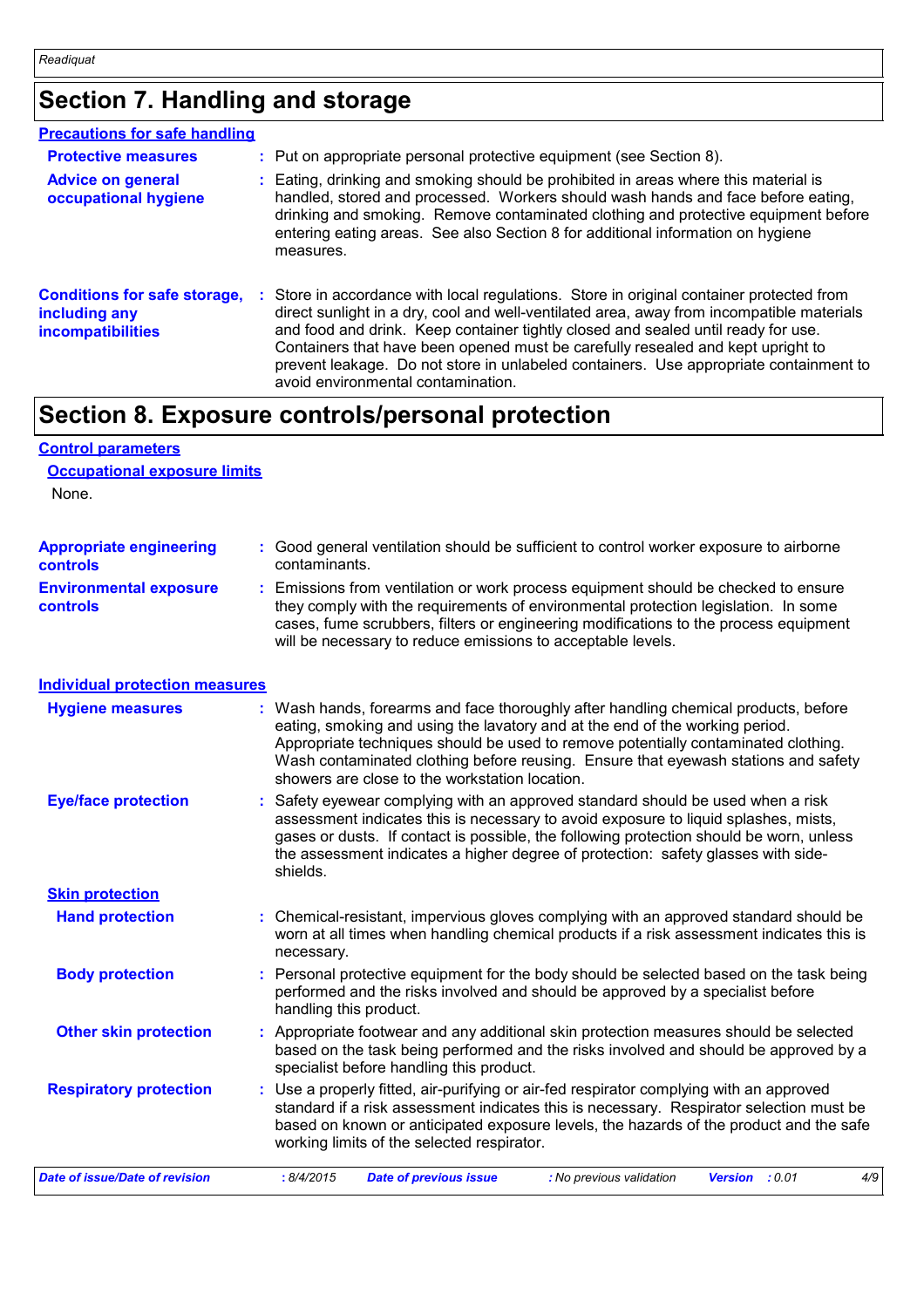## **Section 9. Physical and chemical properties**

| <b>Appearance</b>                                 |                                                                                                                                                 |
|---------------------------------------------------|-------------------------------------------------------------------------------------------------------------------------------------------------|
| <b>Physical state</b>                             | : Liquid                                                                                                                                        |
| <b>Color</b>                                      | $:$ Blue                                                                                                                                        |
| Odor                                              | $:$ Fresh Floral                                                                                                                                |
| <b>Odor threshold</b>                             | : Not available                                                                                                                                 |
| pH                                                | $: 8.7 \text{ to } 9.7$                                                                                                                         |
| <b>Melting point</b>                              | : $0^{\circ}$ C (32 $^{\circ}$ F)                                                                                                               |
| <b>Boiling point</b>                              | : $100^{\circ}$ C (212 $^{\circ}$ F)                                                                                                            |
| <b>Flash point</b>                                | : Closed cup: >93.334°C (>200°F)                                                                                                                |
| <b>Evaporation rate</b>                           | : Not available                                                                                                                                 |
| <b>Flammability (solid, gas)</b>                  | : Not available                                                                                                                                 |
| Lower and upper explosive<br>(flammable) limits   | : Not available                                                                                                                                 |
| <b>Vapor pressure</b>                             | $:$ <4 kPa (<30 mm Hg) [room temperature]                                                                                                       |
| <b>Vapor density</b>                              | : <1 [Air = 1]                                                                                                                                  |
| <b>Specific gravity</b>                           | $: 1$ g/cm <sup>3</sup>                                                                                                                         |
| <b>Solubility</b>                                 | : Not available                                                                                                                                 |
| <b>Partition coefficient: n-</b><br>octanol/water | : Not available                                                                                                                                 |
| <b>Auto-ignition temperature</b>                  | : Not available                                                                                                                                 |
| <b>Viscosity</b>                                  | : Not available                                                                                                                                 |
| <b>VOC content</b>                                | $: 50.1\%$                                                                                                                                      |
|                                                   | VOCs are calculated following the requirements under 40 CFR, Part 59, Subpart C for Consumer Products and Subpart D for Architectural Coatings. |

## **Section 10. Stability and reactivity**

| <b>Reactivity</b>                            | : No specific test data related to reactivity available for this product or its ingredients.              |
|----------------------------------------------|-----------------------------------------------------------------------------------------------------------|
| <b>Chemical stability</b>                    | : The product is stable.                                                                                  |
| <b>Possibility of hazardous</b><br>reactions | : Under normal conditions of storage and use, hazardous reactions will not occur.                         |
| <b>Conditions to avoid</b>                   | : No specific data.                                                                                       |
| <b>Incompatible materials</b>                | : No specific data.                                                                                       |
| <b>Hazardous decomposition</b><br>products   | : Under normal conditions of storage and use, hazardous decomposition products should<br>not be produced. |

| Date of issue/Date of revision<br>8/4/2015 | <b>Date of previous issue</b> | : No previous validation | <b>Version</b> : 0.01 | 5/9 |
|--------------------------------------------|-------------------------------|--------------------------|-----------------------|-----|
|--------------------------------------------|-------------------------------|--------------------------|-----------------------|-----|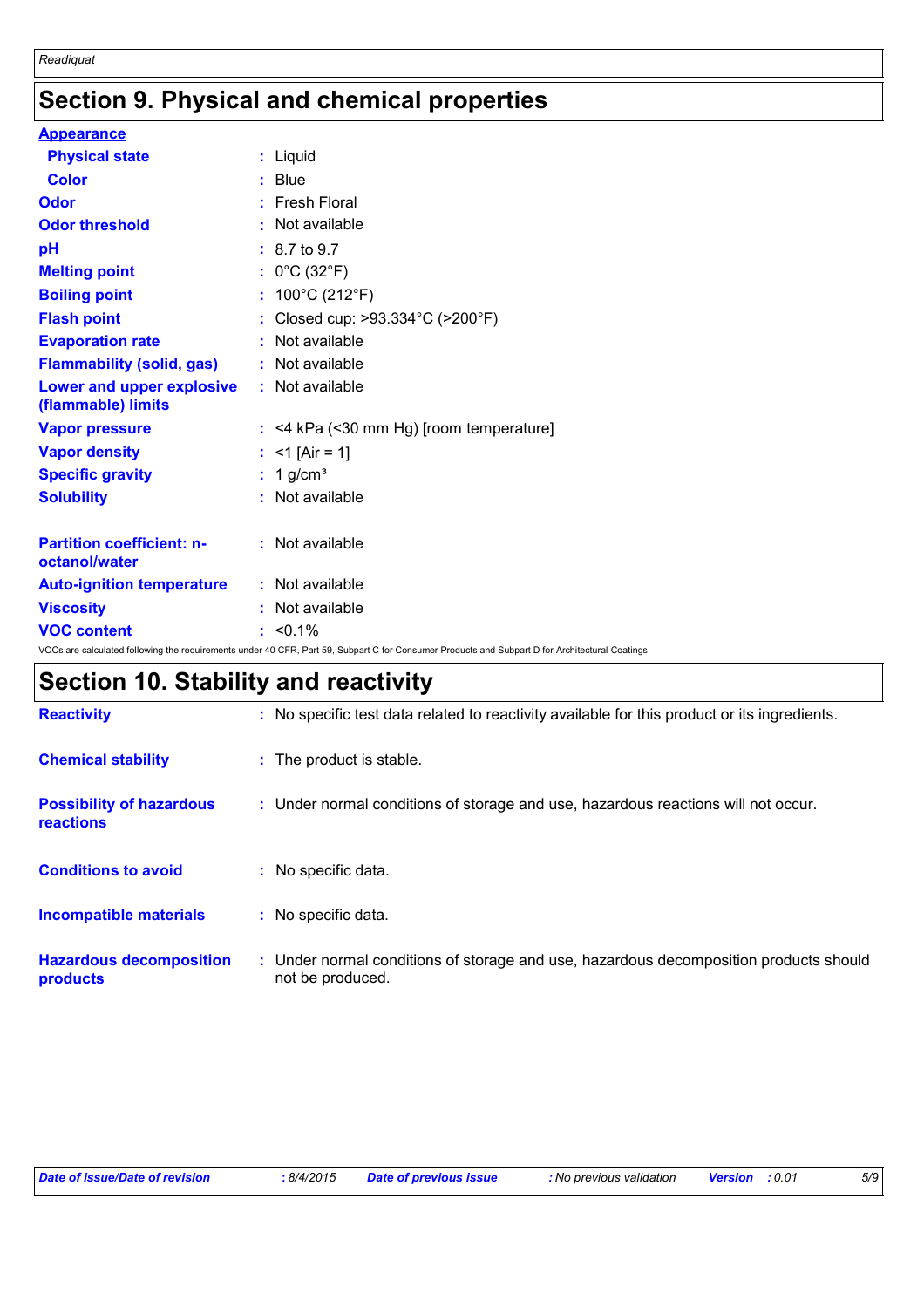## **Section 11. Toxicological information**

#### **Information on toxicological effects**

**Acute toxicity**

Not available

#### **Irritation/Corrosion**

Not available

#### **Sensitization**

Not available

#### **Mutagenicity**

Not available

#### **Carcinogenicity**

Not available

#### **Reproductive toxicity**

Not available

#### **Teratogenicity**

Not available

#### **Specific target organ toxicity (single exposure)**

Not available

#### **Specific target organ toxicity (repeated exposure)**

Not available

#### **Aspiration hazard**

Not available

#### **Information on the likely routes of exposure :** Not available

| <b>Potential acute health effects</b> |                                                                                 |
|---------------------------------------|---------------------------------------------------------------------------------|
| Eye contact                           | : Causes eye irritation.                                                        |
| <b>Inhalation</b>                     | : Mists and vapors may be mildly irritaing to the throat and respiratory tract. |
| <b>Skin contact</b>                   | : No known significant effects or critical hazards.                             |
| <b>Ingestion</b>                      | : Ingestion may cause nausea, diarrhea and vomiting.                            |

#### **Symptoms related to the physical, chemical and toxicological characteristics**

| <b>Eye contact</b>  | : Adverse symptoms may include the following:<br>irritation<br>watering redness |
|---------------------|---------------------------------------------------------------------------------|
| <b>Inhalation</b>   | : Adverse symptoms may include the following:<br>Irritation                     |
| <b>Skin contact</b> | : No specific data.                                                             |
| <b>Ingestion</b>    | : Adverse symptoms may include the following:<br>nausea or vomiting             |

#### **Delayed and immediate effects and also chronic effects from short and long term exposure Short term exposure**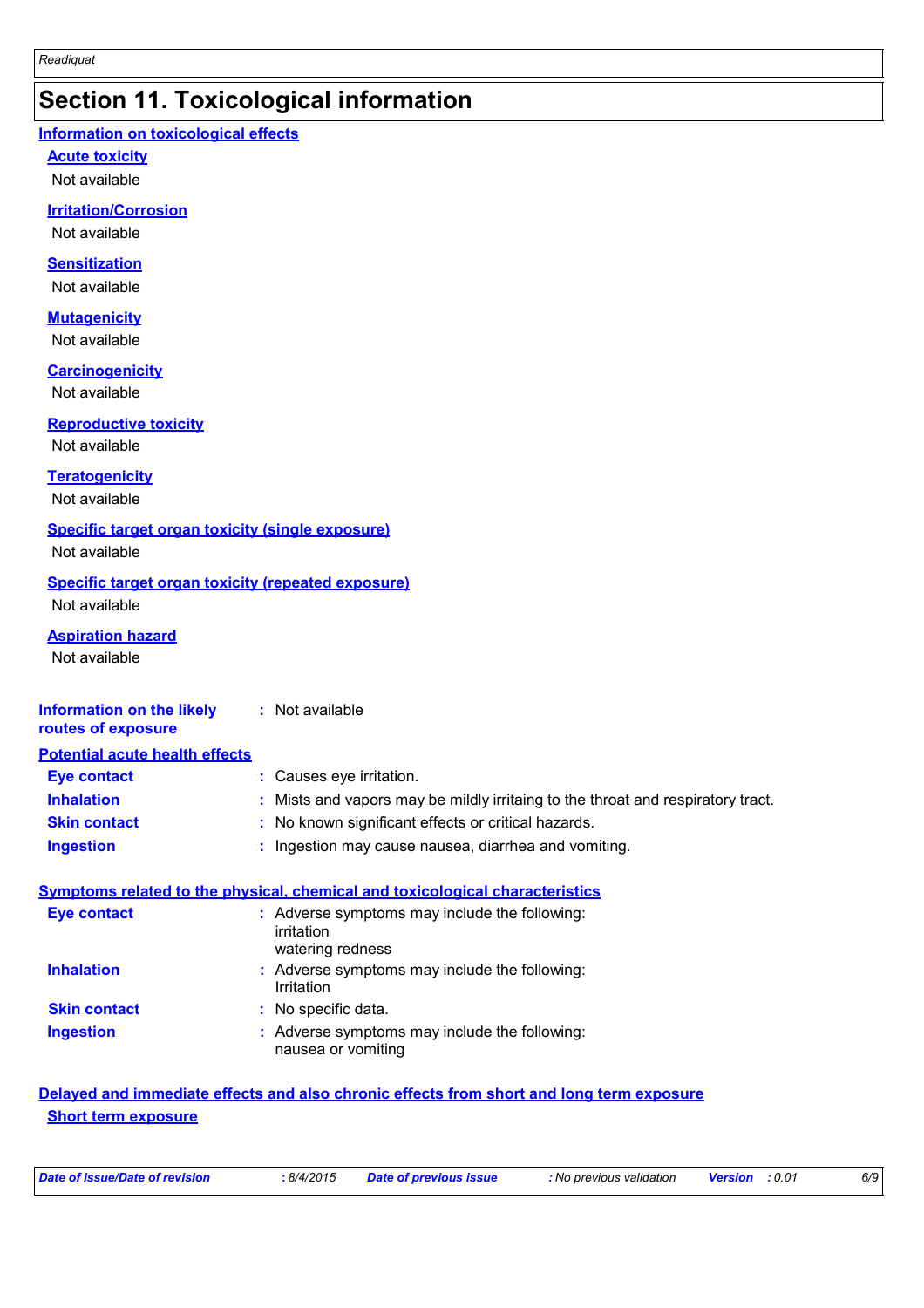## **Section 11. Toxicological information**

| <b>Potential immediate</b><br><b>effects</b>     | : Not available                                     |
|--------------------------------------------------|-----------------------------------------------------|
| <b>Potential delayed effects</b>                 | $:$ Not available                                   |
| Long term exposure                               |                                                     |
| <b>Potential immediate</b><br>effects            | $:$ Not available                                   |
| <b>Potential delayed effects : Not available</b> |                                                     |
| <b>Potential chronic health effects</b>          |                                                     |
| Not available                                    |                                                     |
| <b>General</b>                                   | : No known significant effects or critical hazards. |
| <b>Carcinogenicity</b>                           | : No known significant effects or critical hazards. |
| <b>Mutagenicity</b>                              | : No known significant effects or critical hazards. |
| <b>Teratogenicity</b>                            | : No known significant effects or critical hazards. |
| <b>Developmental effects</b>                     | : No known significant effects or critical hazards. |
| <b>Fertility effects</b>                         | : No known significant effects or critical hazards. |
|                                                  |                                                     |

#### **Numerical measures of toxicity**

Not available **Acute toxicity estimates**

## **Section 12. Ecological information**

#### **Toxicity**

Not available

#### **Persistence and degradability**

Not available

#### **Bioaccumulative potential**

Not available

#### **Mobility in soil**

**Soil/water partition coefficient (KOC) :** Not available

**Other adverse effects** : No known significant effects or critical hazards.

## **Section 13. Disposal considerations**

| <b>Disposal methods</b>        | : The generation of waste should be avoided or minimized wherever possible. Disposal<br>of this product, solutions and any by-products should at all times comply with the<br>requirements of environmental protection and waste disposal legislation and any<br>regional local authority requirements. Dispose of surplus and non-recyclable products<br>via a licensed waste disposal contractor. Waste should not be disposed of untreated to<br>the sewer unless fully compliant with the requirements of all authorities with jurisdiction.<br>Waste packaging should be recycled. Incineration or landfill should only be considered<br>when recycling is not feasible. This material and its container must be disposed of in a |
|--------------------------------|----------------------------------------------------------------------------------------------------------------------------------------------------------------------------------------------------------------------------------------------------------------------------------------------------------------------------------------------------------------------------------------------------------------------------------------------------------------------------------------------------------------------------------------------------------------------------------------------------------------------------------------------------------------------------------------------------------------------------------------|
| Date of issue/Date of revision | <b>Date of previous issue</b><br>: No previous validation<br>7/9<br>: 8/4/2015<br><b>Version</b> : 0.01                                                                                                                                                                                                                                                                                                                                                                                                                                                                                                                                                                                                                                |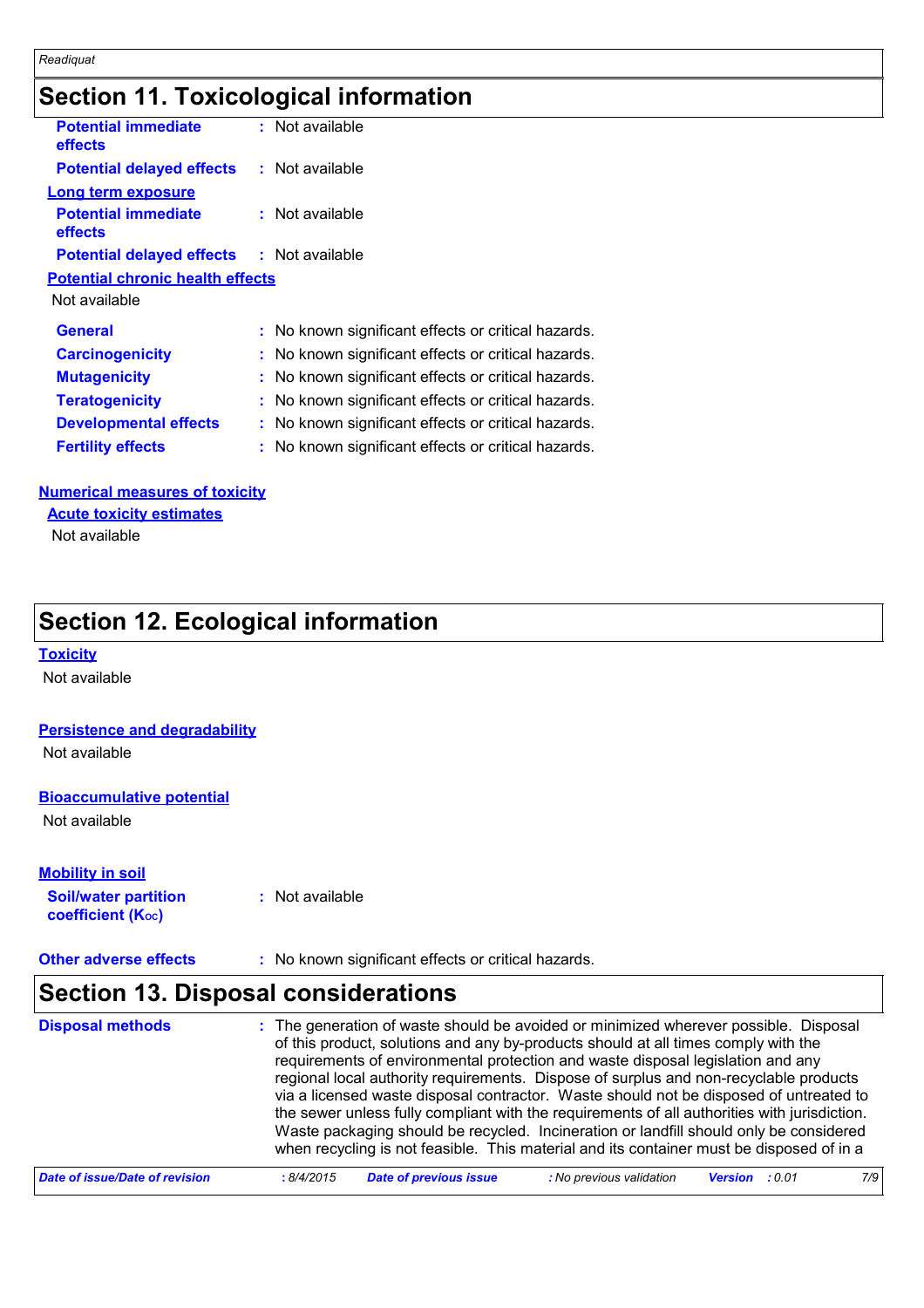## **Section 13. Disposal considerations**

safe way. Empty containers or liners may retain some product residues. Avoid dispersal of spilled material and runoff and contact with soil, waterways, drains and sewers.

## **Section 14. Transport information**

|                                      | <b>DOT Classification</b> | <b>IMDG</b>   | <b>IATA</b>              |
|--------------------------------------|---------------------------|---------------|--------------------------|
| <b>UN number</b>                     | Not regulated             | Not regulated | Not regulated            |
| <b>UN proper shipping</b><br>name    | $\overline{\phantom{a}}$  |               | $\overline{\phantom{0}}$ |
| <b>Transport hazard</b><br>class(es) | $\overline{\phantom{a}}$  | ۰             | $\overline{\phantom{a}}$ |
| <b>Packing group</b>                 | $\overline{\phantom{a}}$  |               | $\overline{\phantom{a}}$ |
| <b>Environmental</b><br>hazards      | No.                       | No.           | No.                      |
| <b>Additional</b><br>information     | $\overline{\phantom{a}}$  |               | ۰                        |

**Special precautions for user : Transport within user's premises: always transport in closed containers that are** upright and secure. Ensure that persons transporting the product know what to do in the event of an accident or spillage.

| <b>Transport in bulk according : Not available</b> |  |
|----------------------------------------------------|--|
| to Annex II of MARPOL                              |  |
| 73/78 and the IBC Code                             |  |

## **Section 15. Regulatory information**

| <b>U.S. Federal regulations</b>                                                   |  | : United States inventory (TSCA 8b): All components are listed or exempted.                                                                                                                                                                                                                                                                             |
|-----------------------------------------------------------------------------------|--|---------------------------------------------------------------------------------------------------------------------------------------------------------------------------------------------------------------------------------------------------------------------------------------------------------------------------------------------------------|
| <b>EPA Registered</b><br><b>Disinfectant Products</b>                             |  | Hazard and caution statements required under the OSHA 2012 regulations may be different from those required by<br>the EPA FIFRA regulations for registered disinfectant products. Please refer to the EPA registered disinfectant<br>label for this product for the appropriate hazard and caution statements required under the EPA FIFRA regulations. |
| <b>Clean Air Act Section 112</b><br>(b) Hazardous Air<br><b>Pollutants (HAPs)</b> |  | Not listed                                                                                                                                                                                                                                                                                                                                              |
| <b>SARA 311/312</b>                                                               |  |                                                                                                                                                                                                                                                                                                                                                         |
| <b>Classification</b>                                                             |  | : Not applicable                                                                                                                                                                                                                                                                                                                                        |
| <b>Composition/information on ingredients</b>                                     |  |                                                                                                                                                                                                                                                                                                                                                         |
| No products were found.                                                           |  |                                                                                                                                                                                                                                                                                                                                                         |
| <b>State regulations</b>                                                          |  |                                                                                                                                                                                                                                                                                                                                                         |
| International regulations                                                         |  |                                                                                                                                                                                                                                                                                                                                                         |
| <b>Canada inventory</b>                                                           |  | : All components are listed or exempted.                                                                                                                                                                                                                                                                                                                |